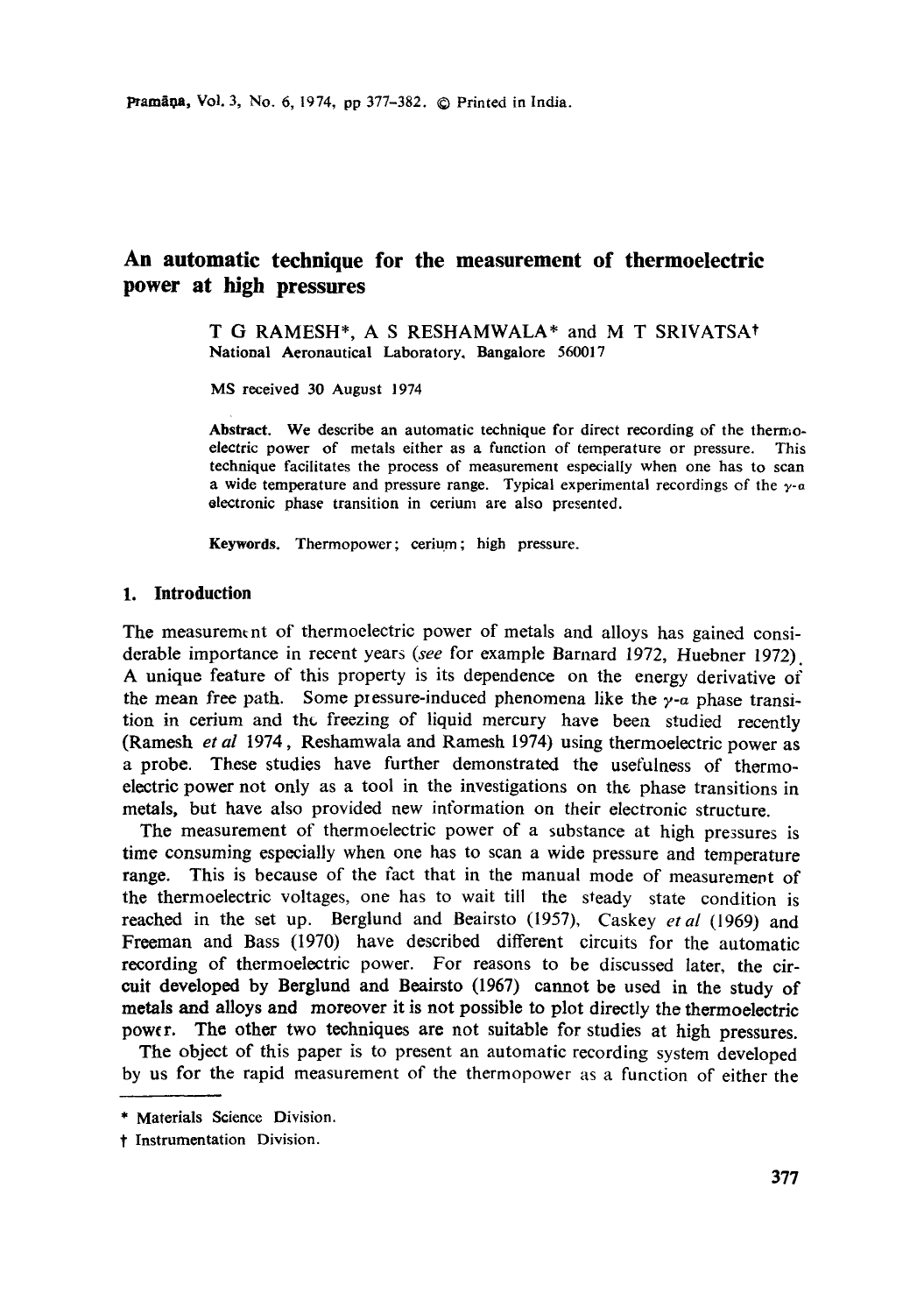

**Figure 1.** Automatic recording system for the measurement of  $Q$  vs  $T$  (or  $P$ ).

mean temperature when the pressure over the sample is held constant or the pressure at a specified mean temperature. This system is considerably simpler than the previous ones (Caskey *etal* 1969, Freeman and Bass 1970) and compares well with the other two techniques in the accuracy of measurement. Some typical recordings on the  $\gamma$ -a phase transition in cerium are presented to demonstrate the performance of the system.

#### **2. Thermopower measurement**

Figure 1 presents a schematic diagram of the differential method of measuring the thermopower of a specimen. The relative thermopower of the specimen (s) with respect to the material a (one of the thermo couple wires) is given by

$$
Q_{\mathbf{sa}}(T) = Q_{\mathbf{a}} - Q_{\mathbf{a}} = \lim_{\Delta T \to 0} \frac{\Delta V_{13}}{\Delta T}
$$
 (1)

where  $\triangle V_{13}$  is the open circuit voltage between the terminals 1 and 3 through the sample and  $\Delta T$  is the temperature difference between two points along the sample length. Similarly the relative thermopower with respect to the material b (which forms the other thermocouple probe) is given by

$$
Q_{\rm sb}(T) = Q_{\rm s} - Q_{\rm b} = \lim_{\Delta T \to 0} \frac{\triangle V_{24}}{\triangle T}
$$
 (2)

In these expressions  $Q_a$  and  $Q_b$  represent the absolute thermopowers of the materials forming the thermocouple. *Qs, the* quantity of main interest, represents the absolute thermopower of the specimen. The temperature difference  $\triangle T$  is given by the relation

$$
\triangle T = \frac{\triangle V_{13} - \triangle V_{24}}{Q_a - Q_b} \tag{3}
$$

Combining eqs (1) and (3), we have,

$$
Q_{\mathbf{a}}(T) = Q_{\mathbf{a}}(T) + \left[\frac{\Delta V_{13}}{\Delta V_{13} - \Delta V_{24}}\right] (Q_{\mathbf{a}} - Q_{\mathbf{b}})_T
$$
 (4)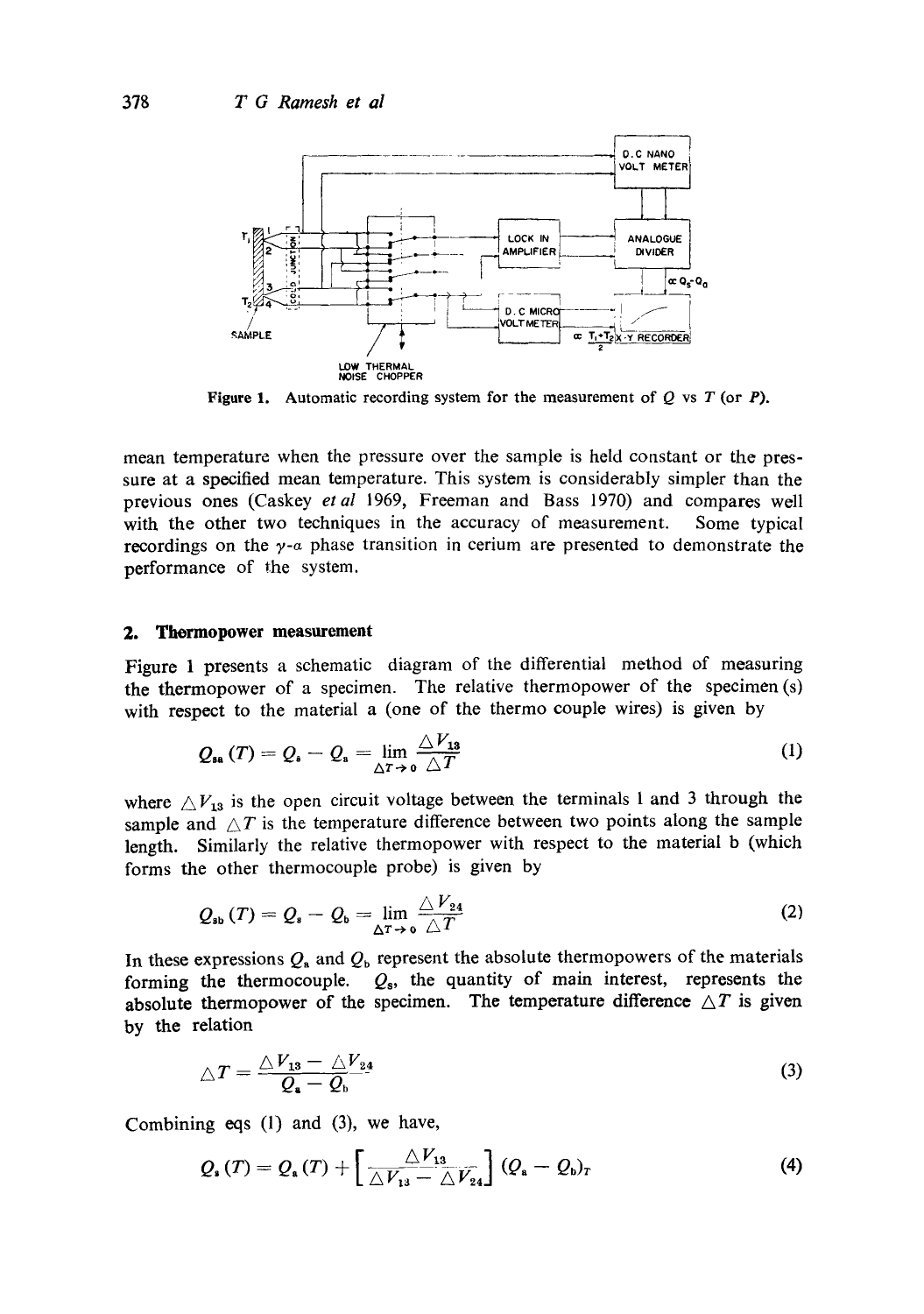Equation (4) forms the basis for the automatic recording system for thermopower measurement.

#### **3. Automatic recording system**

Berglund and Beairsto (1967) have described a technique for thermopower measurement of semiconductor specimens. The circuit described by these authors essentially plots  $\frac{1}{2}(\triangle V_{13}+\triangle V_{24})$  *versus*  $(\triangle V_{13}-\triangle V_{24})$  on an X-Y recorder. If M is the slope of this plot, then the relative thermopower  $Q_{1a}$  can be calculated using the relation

$$
Q_{\mathbf{1a}}(T) = (M + \frac{1}{2})(Q_{\mathbf{a}} - Q_{\mathbf{b}})_T
$$
 (5)

It is to be noted that using this circuit one cannot directly plot the relative thermopower. Moreover this method has an inherent limitation in that to obtain just one value of the thermopower at some temperature, we need to take a record of  $\frac{1}{2}(\Delta V_{13} + \Delta V_{24})$  vs ( $\Delta V_{24} - \Delta V_{13}$ ). Further this method cannot be directly applied to the study of metals for the following reason. For a semiconductor specimen  $Q_s \gg Q_s$  or  $Q_b$  so that the voltages  $\triangle V_{13}$  and  $\triangle V_{24}$  have the same polarity and their average value can be measured conveniently using a dc microvoltmeter. On the other hand, for metals, the thermopower of the specimen will be generally of the same order of magnitude as that of the thermocouple probes and  $\Delta V_{13}$  and  $\Delta V_{24}$  could have opposite polarities. This makes it particularly difficult to measure their average value accurately.

Figure 1 shows the circuitry developed by us for plotting directly *Q, versus*  the mean temperature  $T$  at a given pressure. The low thermal noise chopper (Guildline Instruments, Model 9745) which is motor driven essentially (Guildline Instruments, Model 9745) which is motor driven essentially consists of two double-pole double-throw switches. The chopping frequency is approximately 29 cycles/sec. The chopper connections for one of the DPDT's are made in such a way that the thermocouple voltages across the terminals 1 and **3, and 2 and 4** are connected to the input of the lock-in amplifier (Princeton Applied Research Model HR-8) on alternate half cycles. The reference signal required for 'locking-in' purpose is derived by making a small attachment to the motor shaft that drives the chopper. The attachment essentially serves as a switch for a dc voltage source and the output wave form has the same frequency as the signal. Since the motor speed is identical to the chopping frequency, the reference signal derived in this way will always be coherent with respect to the actual voltage signal irrespective of the variations in the motor speed. The wave form of the input signal to the lock-in amplifier approximates quite well to a symmetric square wave superposed on a de level. The de level can be suppressed through an isolation transformer. It is clear that the r.m.s, value of the square wave is equal to  $\frac{1}{2}$  ( $\triangle V_{13} - \triangle V_{24}$ ). Since this quantity is proportional to  $\triangle T$  [see eq. (3)], the lockin amplifier serves to measure this quantity accurately. The other DPDT switch in the chopper selects the voltages  $V_{12}$  and  $V_{34}$  on alternate half cycles and are connected to the input terminals of adc microvoltmeter (Keithley Vibrating Capacitor Electrometer, Model 640). Since any dc meter measures the average value, the dc microvoltmeter essentially measures  $\frac{1}{2}$  ( $V_{12} + V_{34}$ ), a quantity corresponding to the mean temperature  $T$  of the specimen. The output of the dc microvoltmeter forms the X-input of an X-Y recorder (Mosley, Model 2D).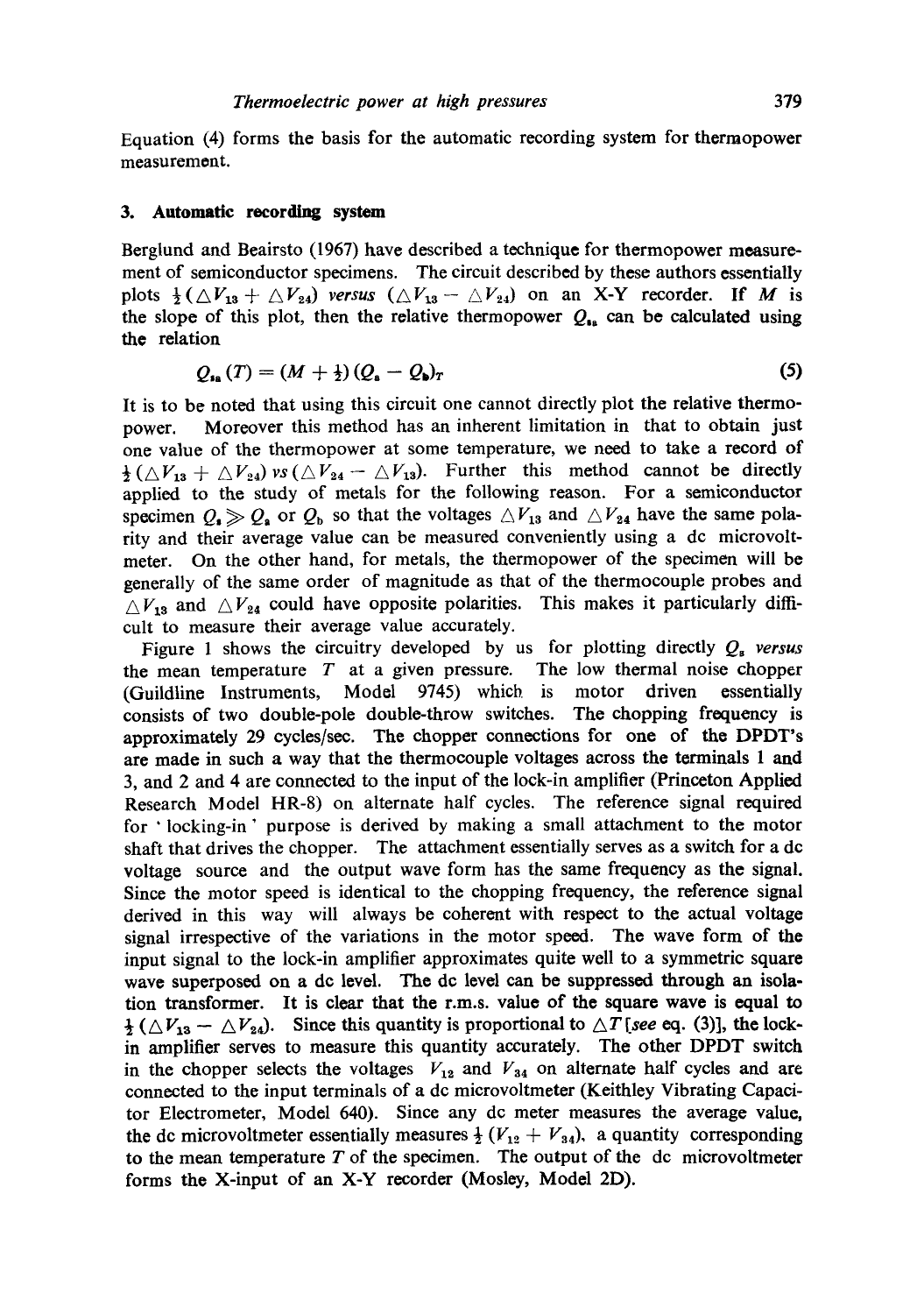It is clear from eq. (4) that a measurement of  $\triangle V_{13}$  accurately, apart from  $\triangle T$ , will suffice to determine the relative thermopower of the specimen with respect to the material ' a '. Since  $\triangle V_{13}$  will in general be a low level signal, a dc nanovolt amplifier (Keithley Instruments, Model 140) is used to measure this quantity accurately. The gain of the nanovolt amplifier being high, the output of the amplifier will be of the order of a few volts. The use of an analogue divider (Burr Brown, Model 4094/15C) for dividing the output voltage from the dc nanovolt amplifier by that from the lock-in amplifier yields precisely the main quantity of interest, *viz.,*  $\Delta V_{13}/(\Delta V_{13} - \Delta V_{24})$ , apart from a scale factor. The output of the analog divider forms the Y-input of the X-Y recorder.

The use of chromel-alumel thermocouple along with this system has many advantages. The relative thermopower of chromel-alumel, *i.e.*,  $Q_a - Q_b$  is approximately  $40\mu\text{V}/^{\circ}$  C and nearly independent of temperature (in the range 0-150°C) so that this term in eq. (5) can also be absorbed into the scale factor. Further the effect of pressure on chromel-alumel thermocouple is small (Bundy 1961) with the result that the scale factor turns out to be more or less independent of temperature and pressure. However, for more accurate analysis, the recorded data can always be corrected for, to include the effects of temperature and pressure on chromel-alumel thermocouple. It is also possible to subtract a certain voltage corresponding to  $Q_a$  on the Y-axis of the X-Y recorder such that the Y-axis yields directly the absolute thermopower of the specimen.

The main source of error in this technique is from the analog divider. The error introduced in the division operation is of the order of  $1\%$ . The overall error in the set up would be of the order of 3 to  $4\%$ . It was found essential that all the chopper connections should be adjusted for 'break-before-make' mode of operation in order that the various voltage signals are not loaded. This results in the lock-in amplifier being open-circuited twice during each cycle. However this transient is twice the frequency of the voltage signals so that it is rejected by the lock-in amplifier completely.



**Figure 2.**  Record of the relative thermoelectric power of cerium *versus* tempera**ture at 5 kbar pressure.**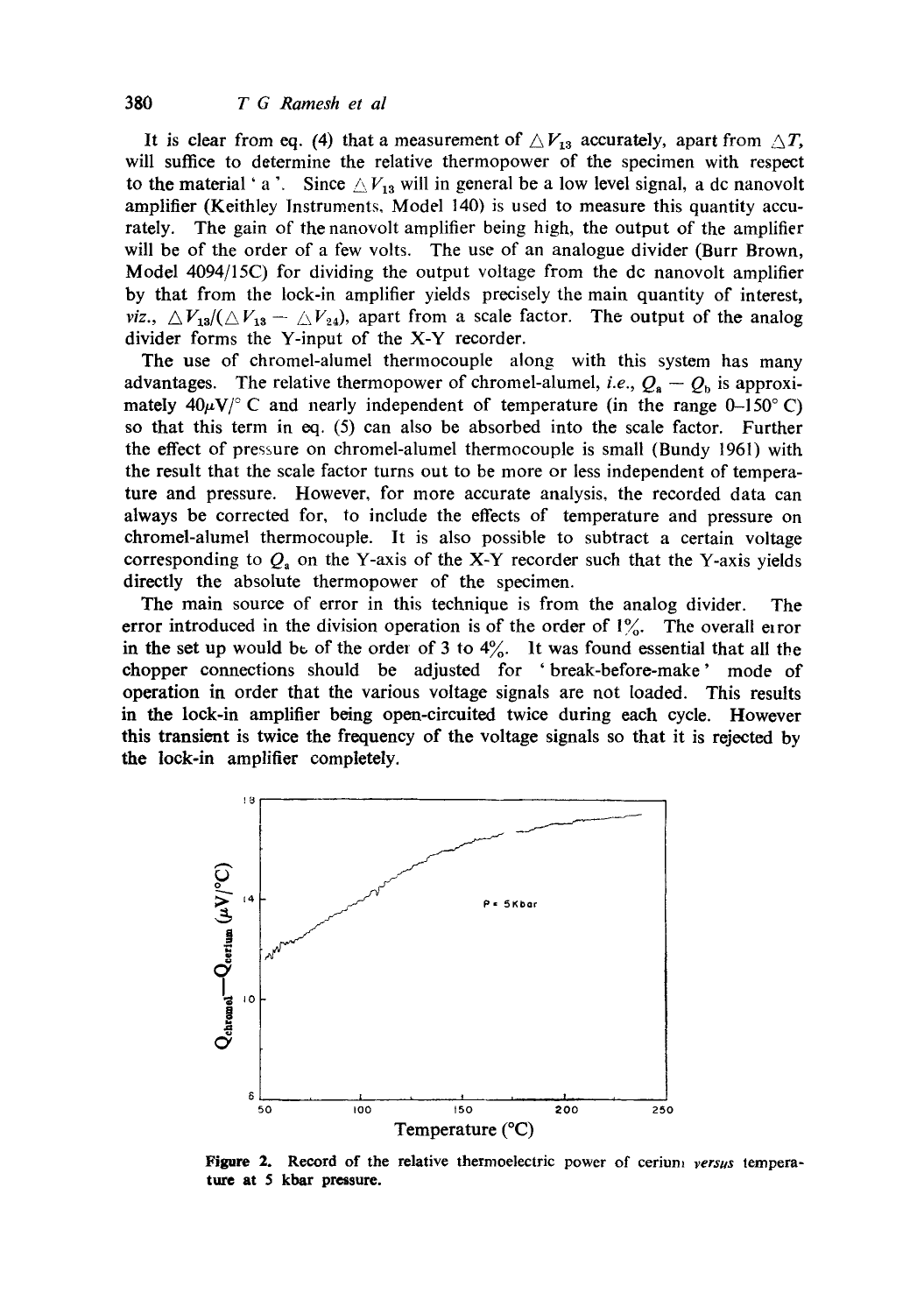## 4. Performaaee of the **automatic recording** system

In order to demonstrate the performance of the automatic teclmique, we present here some typical data obtained on cerium. The teflon cell technique for thermopower measurement at high pressures has been described earlier (Reshamwala and Ramesh 1974). The experimental conditions in a high pressure set up generally require collection of thcrmopower data as a function of temperature at a given pressure and repeat the measurements at the desired pressures. Although one is finally interested in obtaining the various isotherms depicting the thermopower variation with pressure, these data cannot be obtained directly using a single thermopower cell. This is in view of the limitation that the thermopower cells do not stand many pressure cycles. The isobaric mode of measurement has many advantages in that all the data required for constructing the different isotherms can be collected using a single thermopower cell.

Figure 2 presents an actual record of the thermoelectric power of cerium relative to chromel as a function of the mean temperature  $T$ , when the pressure inside the thermopower cell is maintained at 5 kbar pressure. In this record every inch along the Y-axis corresponds to about  $2\mu V$ <sup>o</sup> C.

Figure 3 shows a record of the relative thermopower of cerium with pressure when the sample is at a mean temperature of approximately  $30^{\circ}$  C. The pressure axis is monitored using a pressure transducer. The sharp increase in the relative thermoelectric power near  $7.5$  kbar pressure corresponds to the isostructural  $y-a$ 



Figure 3. Record of the relative thermoelectric power of cerium *versus* pressure **at 30 ° (2.**